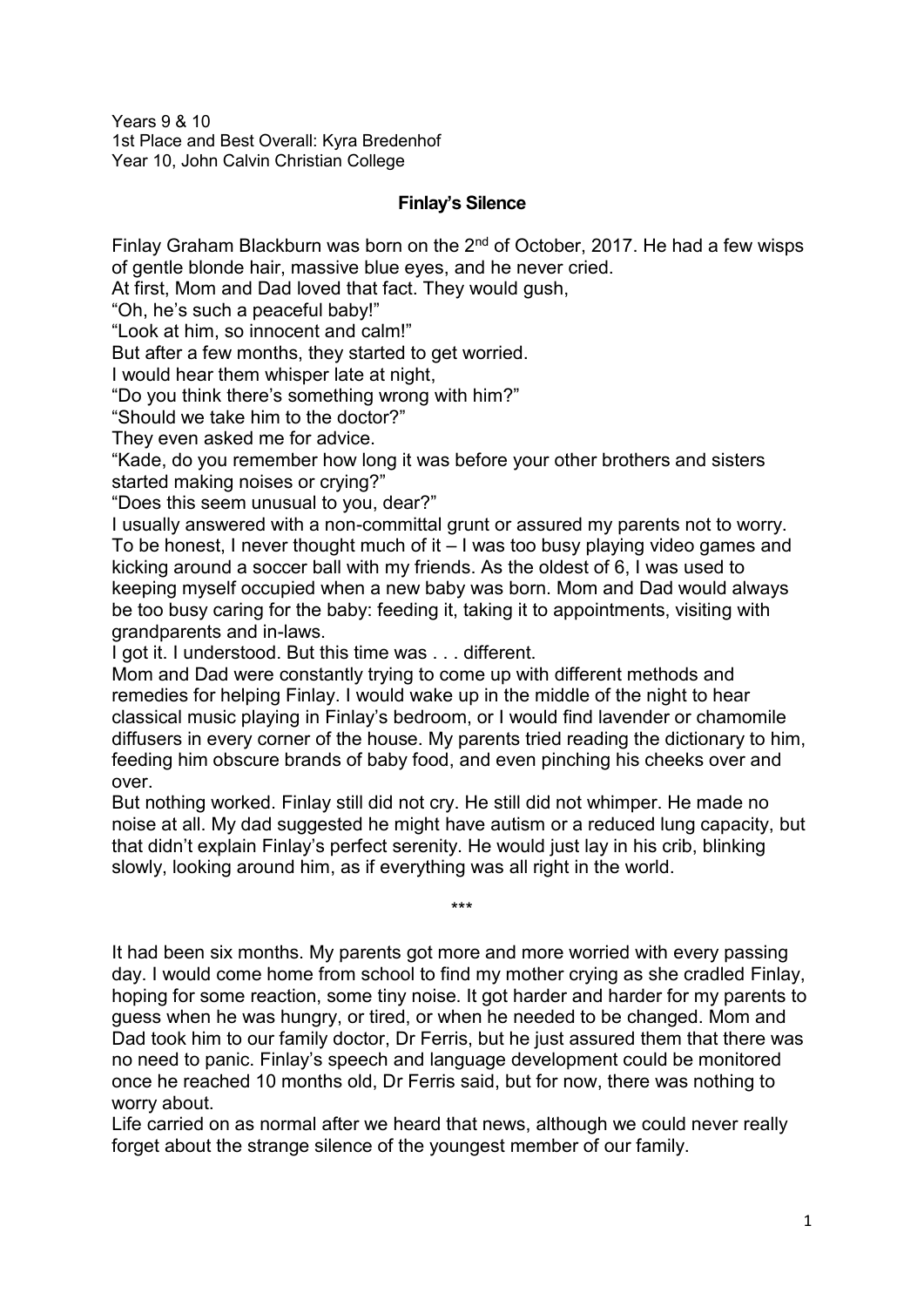Another six months passed, and we celebrated Finlay's first birthday. But he still made no noise.

Mom and Dad started to take Finlay to speech and language pathologists, hoping they would be able to understand the problem. He had an appointment almost every week and saw so many different doctors that we couldn't even remember all their names, but there was still no change.

I think my parents began to accept Finlay's quietness, because after a few months of new doctors and specialists, the number of appointments dwindled to one per month, and then none at all. Life went back to how it had been before.

But it was on the  $5<sup>th</sup>$  of December, 2018, the day after my 13<sup>th</sup> birthday, that we realised how much Finlay – and his silence – really mattered.

My dad's brother and his family came over for dinner, and I had enjoyed the night with my cousins skating on our homemade rink in the backyard, and, when it got too dark, watching movies in my bedroom. They left our house at 10pm, and us kids had to promptly go to bed. Finlay was already sleeping in his crib, and my younger brother Ryan, who was four years old at the time, was also in bed.

\*\*\*

"Kade, be quiet when you go down the hallway, okay? I don't want Ryan to wake up."

"Yeah, sure Dad. I'll watch out for Fin too."

I tiptoed past Finlay's room, which lay on the opposite side of the house from all the rest of the bedrooms. Mom and Dad were originally going to have him sleep in their room so that when he woke up at night, they'd be able to be with him right away. Once my parents discovered Finlay didn't wake up at all in the middle of the night, however, they put him on the other end of the house where we wouldn't bother his rest.

"Thanks, Kade. Goodnight," Dad said softly.

\*\*\*

It was about midnight when I heard it.

A baby crying.

And not just any baby. Finlay.

I yanked back my covers and hurried down the hallway. My younger brother Evan, who shared a room with me, had gotten out of bed as well. I met him and both my parents in the hallway.

"Is that Finlay?" Evan gasped. The crying was getting louder and more desperate. "It's gotta be," I said, shivering in my thin pyjamas.

"Oh, I hope he's okay!" Mom gushed as she ran down the hallway and wrapped her robe tightly around her shoulders. Ryan, who was whimpering from being woken up by all the noise, grabbed onto the end of her robe. My little sisters were here now too, following us to Finlay's bedroom.

"What's everyone doing out of bed?" Dad asked, glancing around at me and my five siblings, all gathered in the hall.

"Finlay's crying for the first time *ever*, Dad! Of *course* we want to know what he's crying about!" 11-year-old Lila snapped.

The wailing intensified, almost as if Finlay was urging us to come quickly. Almost as if he *needed* us to be there. All of us.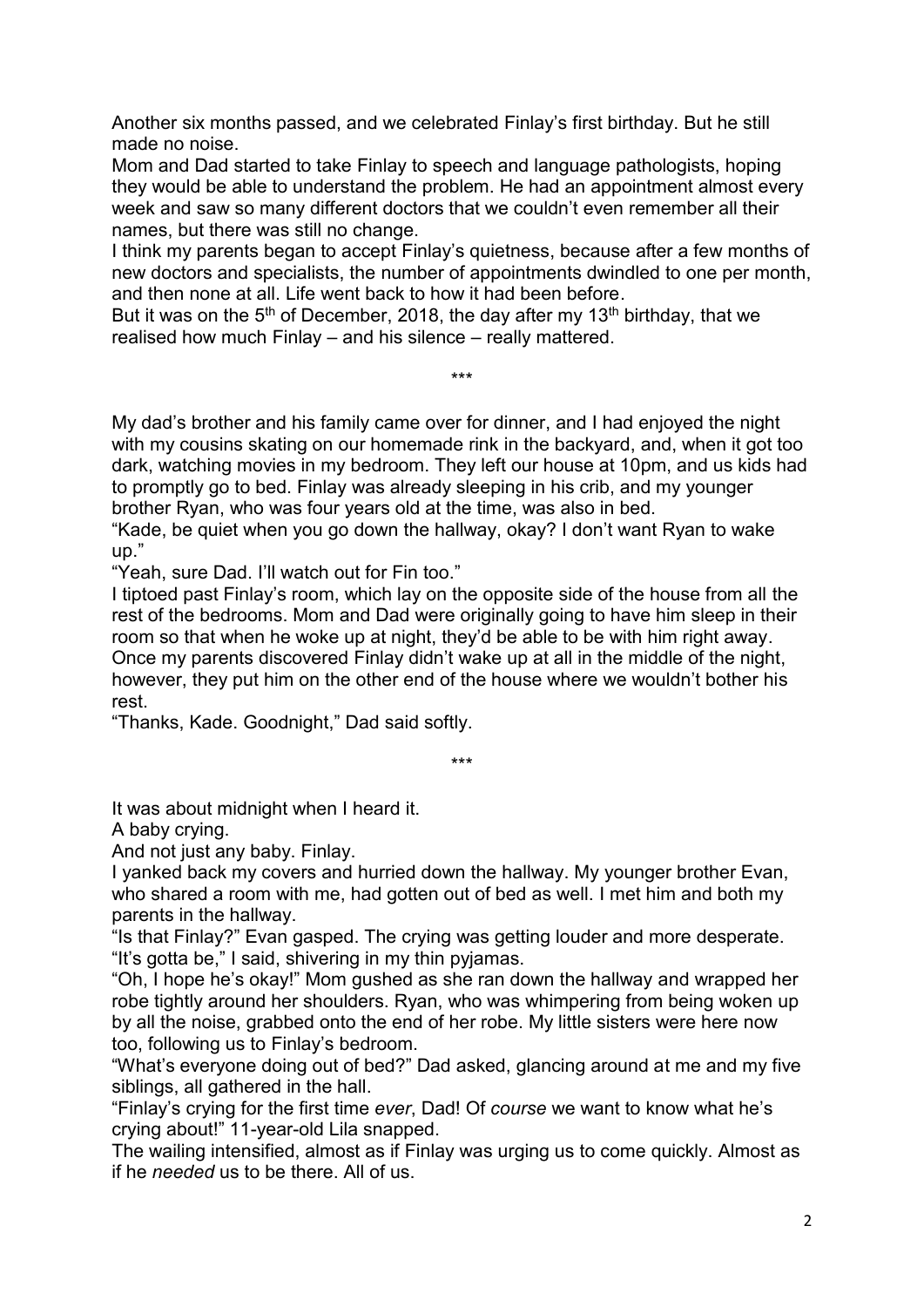It seemed to take forever to get down the hallway to Finlay's room, although I knew it had only been a minute at most since I had woken up. Mom threw open the door and we rushed in. Finlay was sitting up in his cot, his face twisted and wet with tears. The screams sounded so strange coming from him, a baby whom we thought would be silent forever.

"Fin . . ." whispered Mom, walking towards the cot with her arms outstretched. "Why's he crying, Mommy?" Grace, who was five years old, started to ask, but Dad interrupted her.

"Hang on," he said softly, carefully sniffing the air. "What's that smell?"

As soon as the words left his mouth, a thunderous noise shook the house. "Daddy!"

My siblings' cries and screams pounded in my head.

Screams and smoke distorted my senses, and the bitter taste of fear filled my mouth. "What's going on?" I shouted over the chaos.

"Explosion!" was the only reply I could make out. I saw Dad running out of Finlay's room, down the hallway, towards the backyard.

"Dad! Wait! Where are you going?" I called out. "Mom, where's he going?" "He thinks the barbecue exploded," Mom said unsteadily. Tears streamed down her too-pale cheeks.

"Mommy, I'm scared!" sobbed Grace.

"Ssh honey, I know. But the barbecue is *far* away from Finlay's room. It's a good thing we're all in here, otherwise . . ." she trailed off.

Dad came running back into the room, his face shiny with sweat and contorted with worry.

"Yeah, it was the barbecue. Whole backyard's on fire, and the back half of the house."

His voice shook. I had never seen him look so . . . *afraid*.

"I'll call the fire department," Mom said, reaching inside her robe for her phone. "Are we gonna die, Daddy?" Evan asked.

"No, Ev. We'll be fine," Dad said. "But we need to get out of the house."

He opened the window and carefully started helping my siblings climb out to safety. Fortunately, our house was only one storey, so it wasn't a long drop. Mom cradled Finlay carefully in her arms as she lowered herself to the ground and rushed across the street. We all followed close behind her, with Dad keeping up the rear.

I can still see it all clearly in my mind's eye – the house illuminated by flickering orange flames, smoke billowing into the night air, the ominous glow of the fire lighting up the whole street.

Everything went so fast, and before I knew it, the fire department had arrived and put out the fire. Most of the house was still standing, except for the back hall, where most of our bedrooms had been.

"Yeah, so the fire was caused by some sort of gas leak in the barbecue. It was a problem with the manufacturing, and, yeah, nothing that you could have prevented," one of the firefighters said. "It's good that none of you were injured. It's best to call your insurance company as soon as you can, but yeah, for now just be glad that the fire's out."

"Thanks so much for coming on time," Mom said, absentmindedly stroking Finlay's soft hair.

"Yeah, that's our job," the firefighter said as he nodded firmly. "What are the chances that none of you were in your rooms at the moment when the barbecue exploded though?"